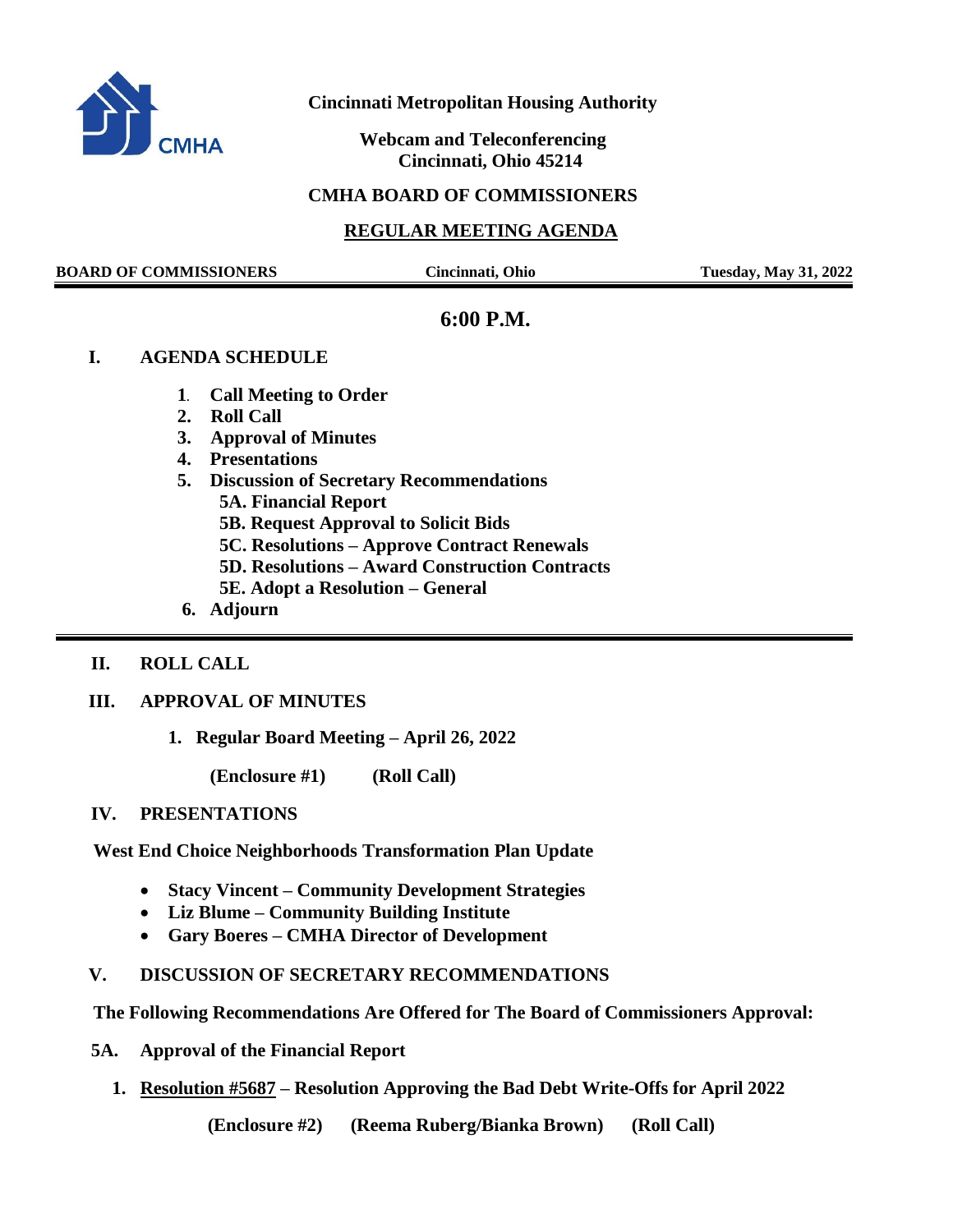**2. Resolution #5688 – Resolution Approving the Fiscal Year 2022, April 2022 Financial Statements for the Cincinnati Metropolitan Housing Authority**

**(Enclosure #3) (Reema Ruberg/Bianka Brown) (Roll Call)**

**3. Resolution #5689 – Resolution Approving the Fiscal Year 2023 Annual Financial Budget for the Cincinnati Metropolitan Housing Authority**

**(Enclosure #4) (Reema Ruberg/Bianka Brown) (Roll Call)**

- **5B. Request Approval to Solicit Bids for the following items:** 
	- **1. Resolution #5690 – Resolution Providing Authorization to Proceed with the Request for Proposals and Solicitations for General Goods and Services from Outside Vendors**
		- **1. SOL 2022-1018 – Security Guard Services**

 **(Enclosure #5) (Marquita Flowers/Janell Duncan)**

**2. SOL 2022-2004 – HCV Housing Search Assistance Plan**

 **(Enclosure #5) (Lisa Isham/Janell Duncan)**

**3. SOL 2022-5002 – Labor Negotiation Services**

 **(Enclosure #5) (Lisa Thomas/Janell Duncan) (Roll Call)** 

- **5C. Contract Renewals:**
	- **1. Resolution #5691 – Resolution Authorizing the Chief Executive Officer of the Cincinnati Metropolitan Housing Authority to Sign the Fourth One-Year Contract Extension Option for Contract 2018-4004; Legal Services for Construction, Real Estate and Development with Reno & Cavanaugh, PLLC; Saxon Gilmore & Carraway, P.A; Ballard Spahr, LLP; Graydon Head & Ritchey LLP; and Hawkins Delafield & Wood, LLP in a Not-to-Exceed Amount of \$200,000 Annually, Per Contractor, for a Maximum 5-Year Contract, and Not-to-Exceed the Budgeted Amount, Paid for by Management Services Funds, Capital Funds and Development Funds**

**(Enclosure #6) (Gary Boeres/Joe Norton/Janell Duncan) (Roll Call)**

**2. Resolution #5692 – Resolution Authorizing the Chief Executive Officer of the Cincinnati Metropolitan Housing Authority to Sign the First One-Year Contract Extension Option for Contract 2021-1011; Preventative Maintenance Plan with Triton Services, Inc.; A FIST of Contractors, LLC; and William M. Kramer d/b/a Kramer and Associates Group in a Not-to-Exceed Amount of \$90,000 Annually, Per Contractor, for a Maximum 5-Year Contract, and Not-to-Exceed the Budgeted Amount, Paid for by Operational Funds**

 **(Enclosure #7) (Marquita Flowers/Janell Duncan) (Roll Call)**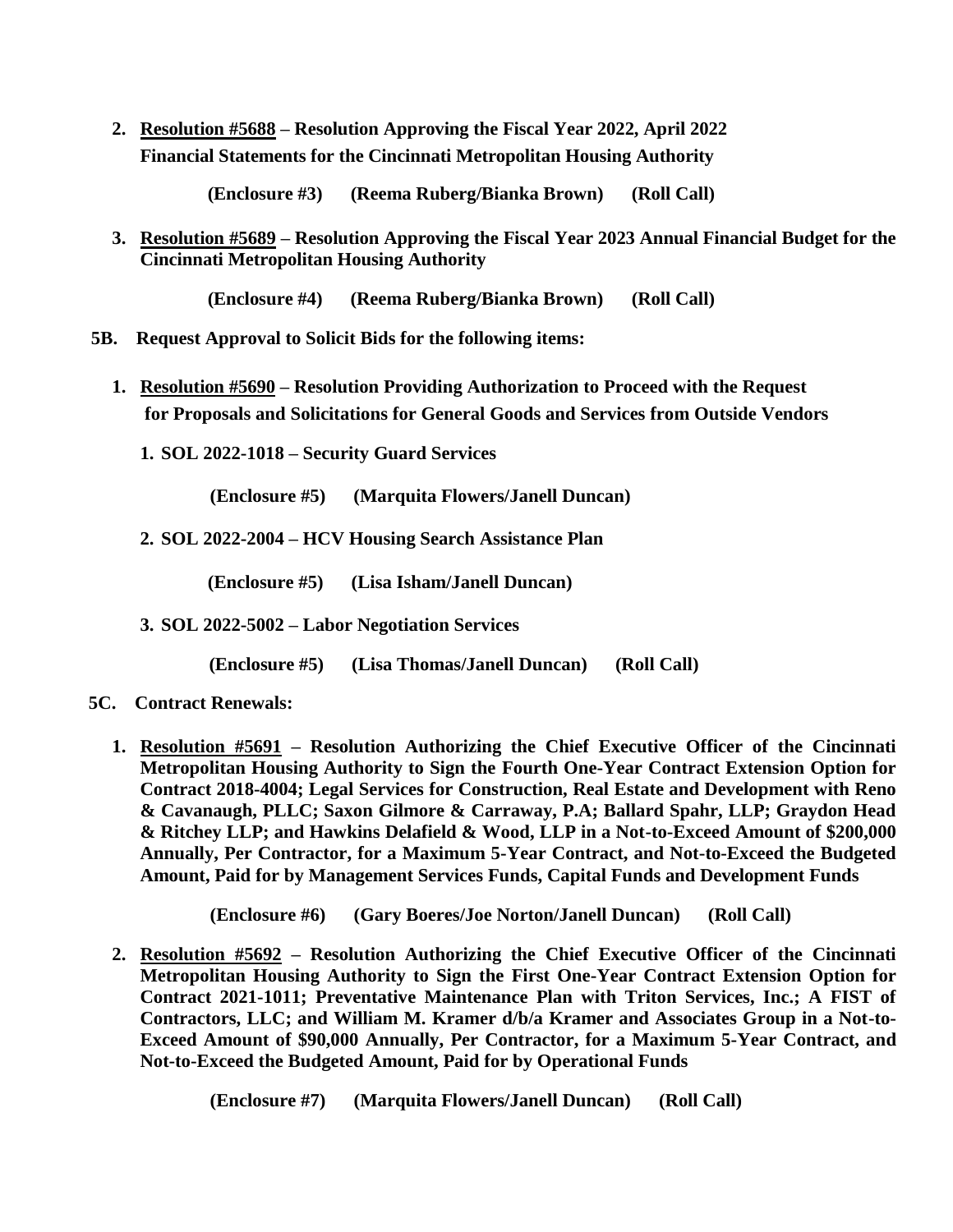**5D. Adopt a Resolution to Award the following Construction Contracts:**

**There are no new construction contracts over \$100,000 this month (Per Resolution #5587 approved 08.31.2021, the CEO has Authorization to Execute and Sign Contracts in an Amount Not-to-Exceed \$100,000). There were no new construction contracts in April below \$100,000.**

- **5E. Adopt a Resolution – General**
	- **1. Resolution #5693 – Resolution Authorizing the Chief Executive Officer of the Cincinnati Metropolitan Housing Authority to Negotiate and Enter into Contracts for Solicitation 2022- 1008; Vacancy Prep Unit Turnover (Make Ready) with All Phases Residential and Commercial Contracting, LLC; Addick Lifestyle LLC; BC Janitorial & Maintenance Limited; C&D Service Experts, LLC; Chase Construction & Development Group, LLC d/b/a Chase Construction & Inspection Group, LLC; Cogar Enterprise, LLC; Colossal Janitorial, LLC; Crow Contracting Homes and More LLC; D C J Janitorial LLC; Diamond Professional Contractors LLC; Bruce Gray d/b/a From the Ground Up Renovations; G J T Construction Inc.; Handyman Specialties, Inc.; Howard Edwards Contractors LLC; Terry Jarvis d/b/a J Companies; K&G's Construction LLC; Knotts Residential and Commercial Services, LLC; KNVY Renovations LLC; TNT Remodeling and Rehab Services LLC; Trustus Transportation, LLC d/b/a Trustus Maintenance & Janitorial; Uni V Solutions, LLC; Terrance Shipmon d/b/a Upgrade Renovation Restoration and Repair Company; and Your Family Maid LLC in a Not-to-Exceed Amount of \$200,000 Annually, Per Contractor, for a Maximum 3-Year Contract, or the Board Approved Budget, Funded by Operational Funds**

 **(Enclosure #8) (Marquita Flowers/Janell Duncan) (Roll Call)**

**2. Resolution #5694 – Resolution Authorizing the Chief Executive Officer of the Cincinnati Metropolitan Housing Authority to Negotiate and Enter into Contracts for Solicitation 2022- 1009; Electrical Maintenance and Repair Services with Seco Electric Co., Inc. and J.T.L. Electric, Inc. in a Not-to-Exceed Amount of \$100,000 Annually, Per Contractor, for a Maximum 5-Year Contract, or the Board Approved Budget, Funded by Operational Funds**

 **(Enclosure #9) (Marquita Flowers/Janell Duncan) (Roll Call)**

**3. Resolution #5695 – Resolution Authorizing the Chief Executive Officer of the Cincinnati Metropolitan Housing Authority to Negotiate and Enter Into Contracts for Solicitation 2022- 1016; Pest Control Services with the Terminix International Company Limited d/b/a Terminix Commercial and High Rock Pest Control, LLC in a Not-to-Exceed Amount of \$100,000 Annually, Per Contractor, for a Maximum 5-Year Contract, or the Board Approved Budget, Funded by Operational Funds**

 **(Enclosure #10) (Marquita Flowers/Janell Duncan) (Roll Call)**

**4. Resolution #5696 – Resolution Authorizing the Chief Executive Officer of the Cincinnati Metropolitan Housing Authority to Negotiate and Enter Into Contracts for Solicitation 2022- 5001; Printers, Scanners and Multi-Function Devices (MFDs) with Duplicator Sales Co. LLC in a Not-to-Exceed Amount of \$300,000 for a Maximum 5-Year Contract, or the Board Approved Budget, Funded by Operational Funds, Administrative Fees, Management Services Funds, Capital Grants and Development Funds**

 **(Enclosure #11) (Janell Duncan) (Roll Call)**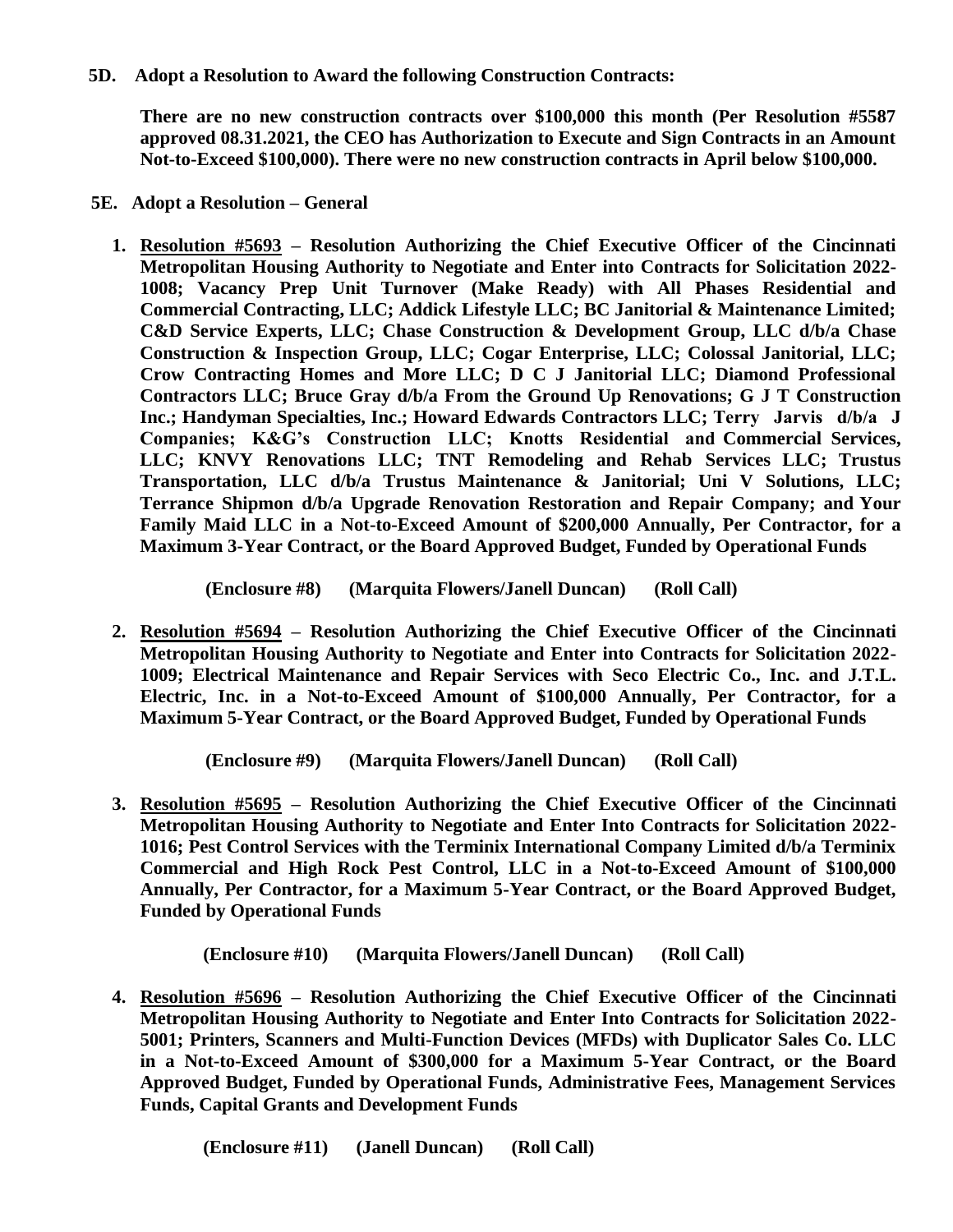**5. Resolution #5697 – Resolution Authorizing the Chief Executive Officer of the Cincinnati Metropolitan Housing Authority to Negotiate and Enter Into Contracts for Solicitation 2022- 7008; Temporary/Extended Stay Housing with ESA P Portfolio Operating Lessee LLC and 2347 Reading Road, LLC d/b/a Choice Hotels-Comfort and Mainstay Suites in a Not-to-Exceed Amount of \$150,000 Annually, Per Company, for a Maximum 5-Year Contract, or the Board Approved Budget, Funded by Operational Funds, Capital Grants and Development Funds**

 **(Enclosure #12) (Mary Kosik/Marquita Flowers/Janell Duncan) (Roll Call)**

**6. Resolution #5685 TABLED 04/26/2022 – Resolution Authorizing the Chief Executive Officer of the Cincinnati Metropolitan Housing Authority to Negotiate and Enter Into Contracts for Solicitation 2022-3018; Commercial and Residential Real Estate Broker Services with Fri Mason, LLC d/b/a Keller Williams Advisors Realty and Treo Realty, LLC, Not-to-Exceed 8.5% of the Sale or Purchase Price for a Maximum 5-Year Contract, or the Board Approved Project Budget, Funded by Capital Grants and Project Development Funds, or Sale Proceeds**

 **(Enclosure #13) (Joe Norton/Janell Duncan) (Roll Call)**

**During April 2022, fiscal year 2022, CMHA entered into three (3) non-construction contracts with not-to-exceed maximum amounts below \$100,000. There were no construction contracts below \$100,000 in April. (Per Resolution #5587 approved 08.31.2021, the CEO has Authorization to Execute and Sign Contracts in an Amount Not-to-Exceed \$100,000).**

**(Enclosure #14) (Janell Duncan)** 

 **VI. ADJOURN**